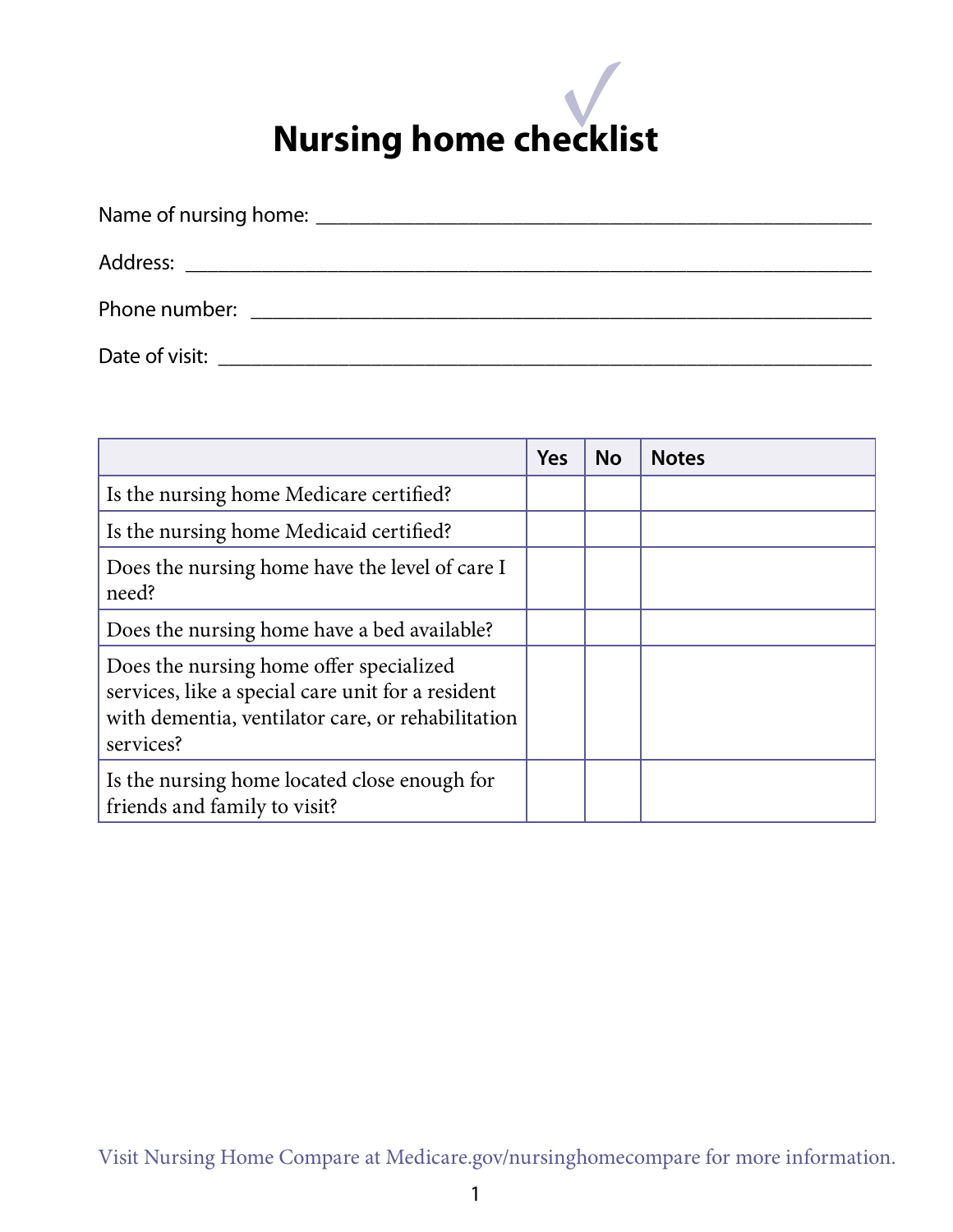| <b>Resident appearance</b>                                                                            | Yes | <b>No</b> | <b>Notes</b> |
|-------------------------------------------------------------------------------------------------------|-----|-----------|--------------|
| Are the residents clean, well groomed, and<br>appropriately dressed for the season or time of<br>day? |     |           |              |

| <b>Nursing home living spaces</b>                                                    | <b>Yes</b> | <b>No</b> | <b>Notes</b> |
|--------------------------------------------------------------------------------------|------------|-----------|--------------|
| Is the nursing home free from overwhelming<br>unpleasant odors?                      |            |           |              |
| Does the nursing home appear clean and well<br>kept?                                 |            |           |              |
| Is the temperature in the nursing home<br>comfortable for residents?                 |            |           |              |
| Does the nursing home have good lighting?                                            |            |           |              |
| Are the noise levels in the dining room and<br>other common areas comfortable?       |            |           |              |
| Is smoking allowed? If so, is it restricted to<br>certain areas of the nursing home? |            |           |              |
| Is the furniture sturdy, yet comfortable and<br>attractive?                          |            |           |              |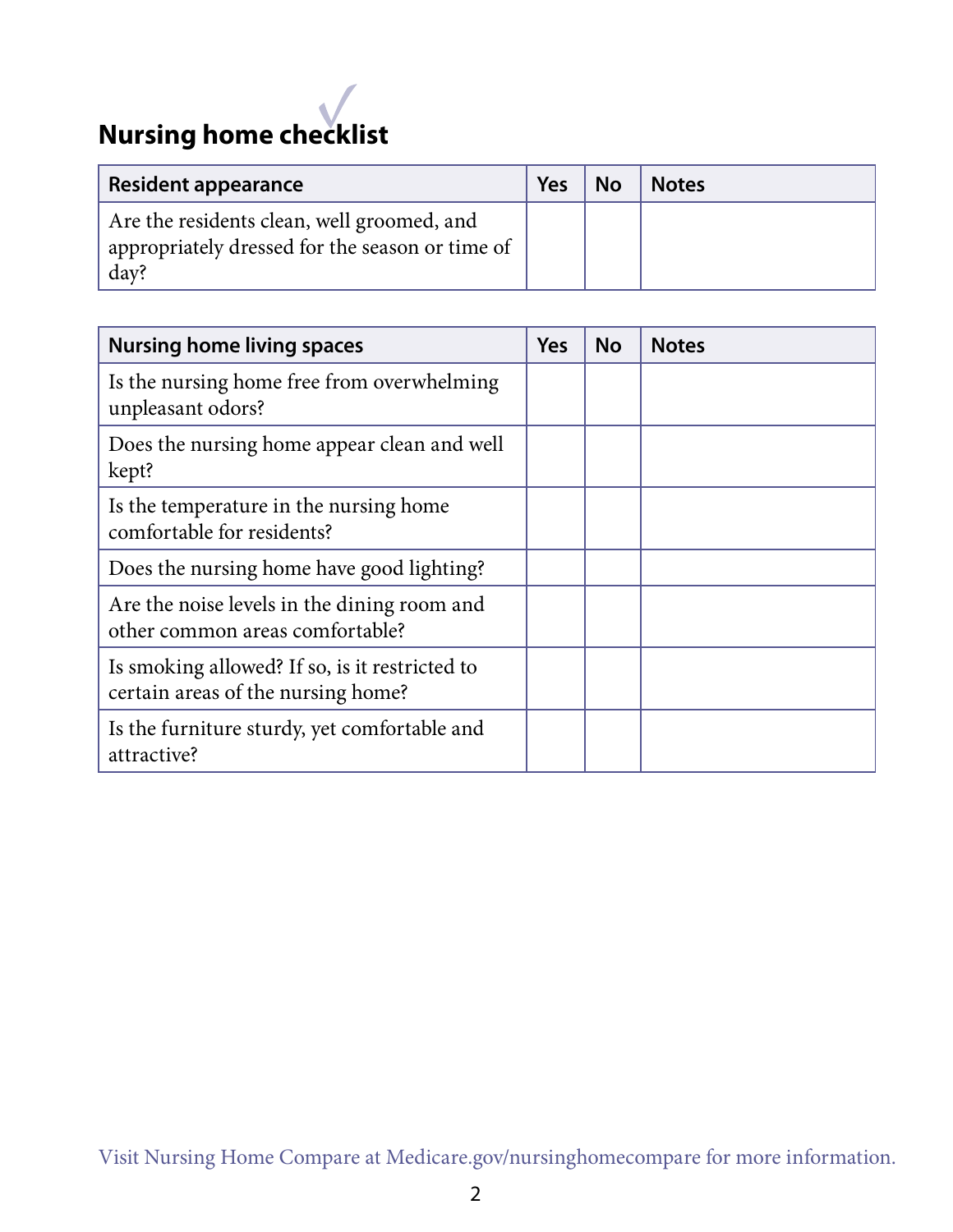| <b>Staff</b>                                                                                                                                                                                                                                                        | Yes | <b>No</b> | <b>Notes</b> |
|---------------------------------------------------------------------------------------------------------------------------------------------------------------------------------------------------------------------------------------------------------------------|-----|-----------|--------------|
| Does the relationship between the staff and<br>residents appear to be warm, polite, and<br>respectful?                                                                                                                                                              |     |           |              |
| Does the staff wear name tags?                                                                                                                                                                                                                                      |     |           |              |
| Does the staff knock on the door before<br>entering a resident's room? Do they refer to<br>residents by name?                                                                                                                                                       |     |           |              |
| Does the nursing home offer a training and<br>continuing education program for all staff?                                                                                                                                                                           |     |           |              |
| Does the nursing home check to make sure<br>they don't hire staff members who have been<br>found guilty of abuse, neglect or mistreatment<br>of residents; or have a finding of abuse, neglect,<br>or mistreatment of residents in the state nurse<br>aid registry? |     |           |              |
| Is there a licensed nursing staff 24 hours a day,<br>including a Registered Nurse (RN) present at<br>least 8 hours per day, 7 days a week?                                                                                                                          |     |           |              |
| Will a team of nurses and Certified Nursing<br>Assistants (CNAs) work with me to meet my<br>needs?                                                                                                                                                                  |     |           |              |
| Do CNAs help plan the care of residents?                                                                                                                                                                                                                            |     |           |              |
| Is there a person on staff that will be assigned<br>to meet my social service needs?                                                                                                                                                                                |     |           |              |
| Will the staff call my doctor for me if I have a<br>medical need?                                                                                                                                                                                                   |     |           |              |
| Has there been a turnover in administration<br>staff, like the administrator or director of<br>nurses, in the past year?                                                                                                                                            |     |           |              |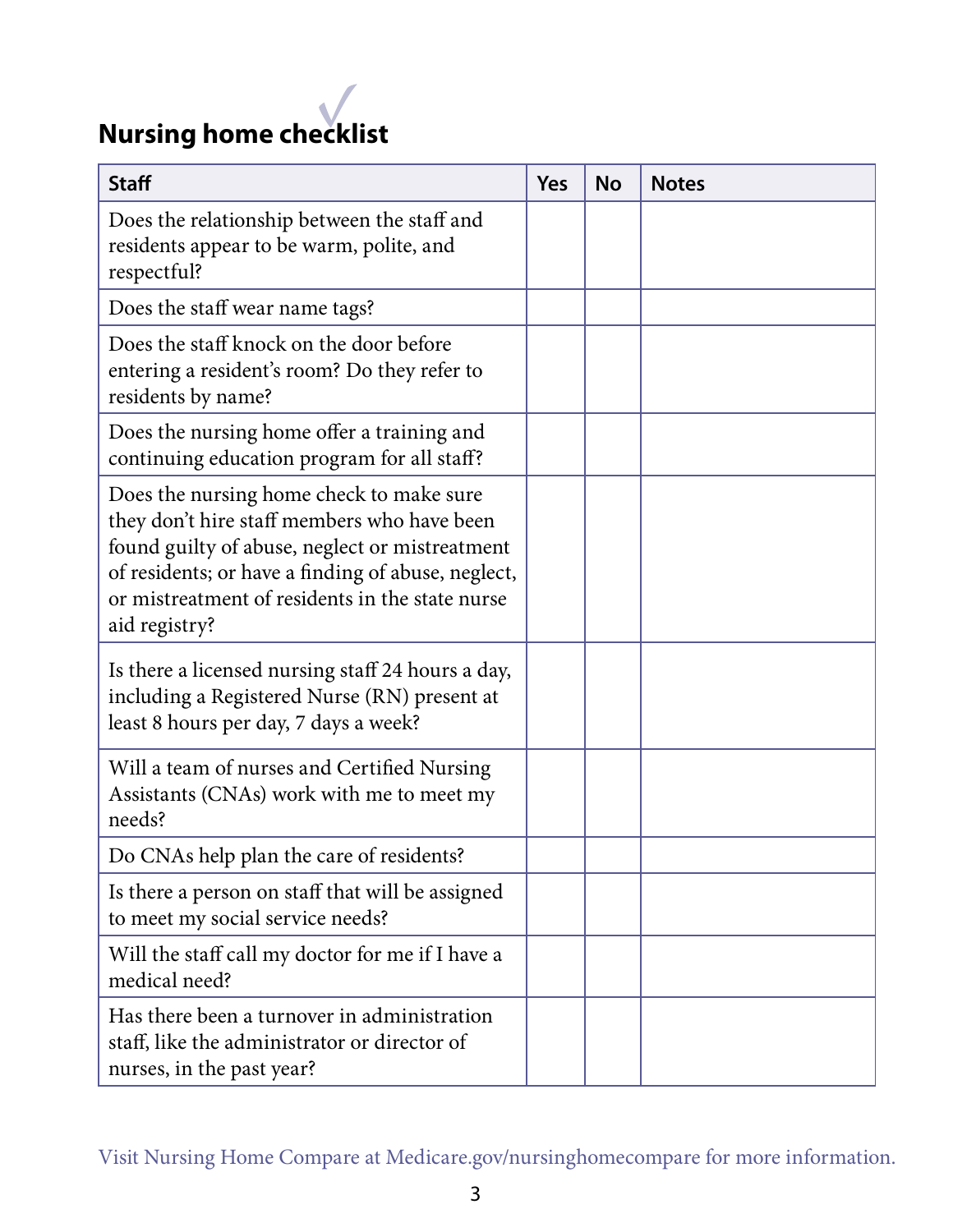| <b>Residents' rooms</b>                                                                                             | <b>Yes</b> | <b>No</b> | <b>Notes</b> |
|---------------------------------------------------------------------------------------------------------------------|------------|-----------|--------------|
| Can residents have personal belongings and<br>furniture in their rooms?                                             |            |           |              |
| Does each resident have storage space (closet)<br>and drawers) in his or her room?                                  |            |           |              |
| Does each resident have a window in his or her<br>bedroom?                                                          |            |           |              |
| Do residents have access to a personal phone<br>and television?                                                     |            |           |              |
| Do residents have a choice of roommates?                                                                            |            |           |              |
| Are there policies and procedures to protect<br>residents' possessions, including lockable<br>cabinets and closets? |            |           |              |

| Hallway, stairs, lounges, & bathrooms                                              | Yes | <b>No</b> | <b>Notes</b> |
|------------------------------------------------------------------------------------|-----|-----------|--------------|
| Are exits clearly marked?                                                          |     |           |              |
| Are there quiet areas where residents can visit<br>with friends and family?        |     |           |              |
| Does the nursing home have smoke detectors<br>and sprinklers?                      |     |           |              |
| Are all common areas, resident rooms, and<br>doorways designed for wheelchair use? |     |           |              |
| Are handrails and grab bars appropriately<br>placed in the hallways and bathrooms? |     |           |              |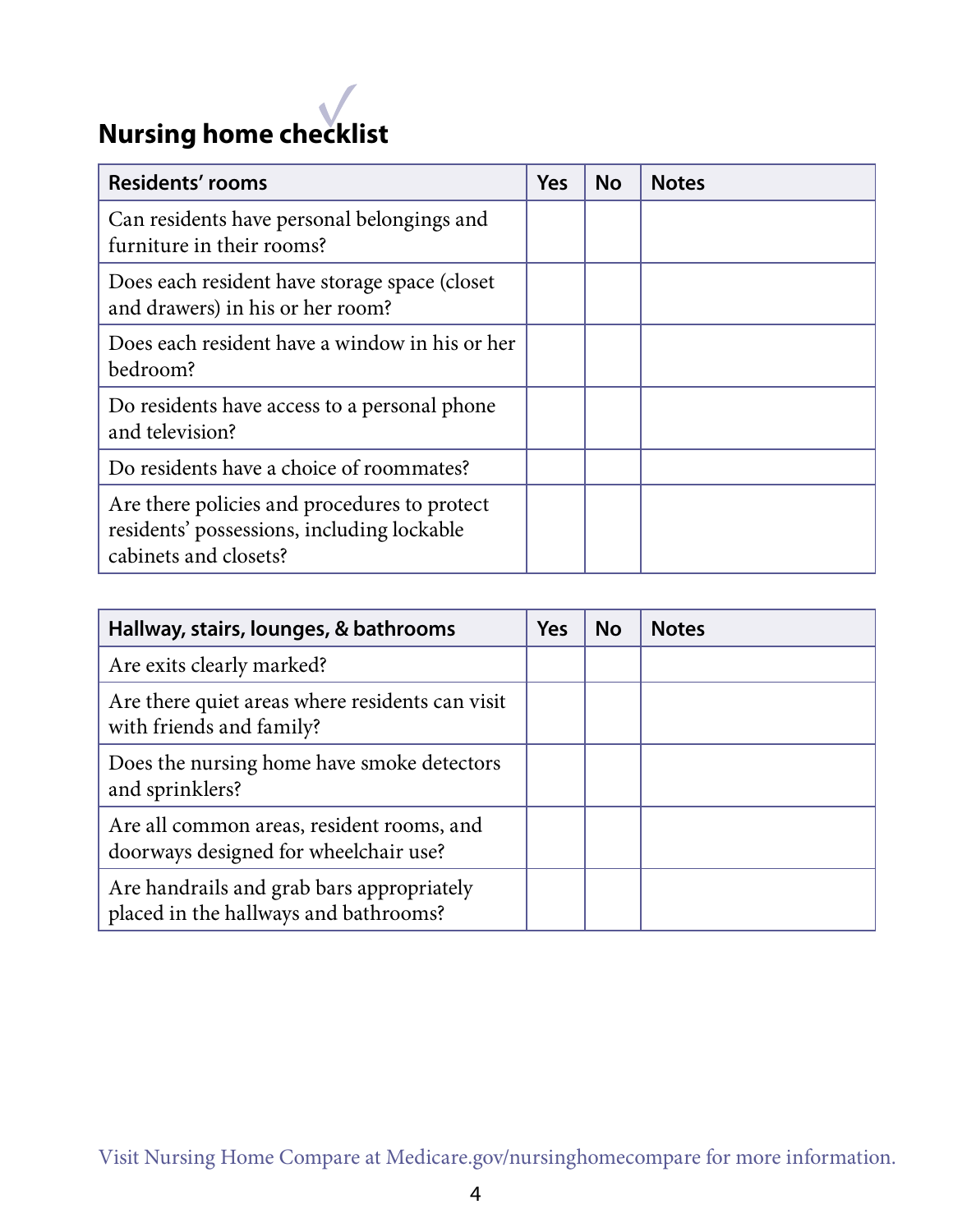

| Menus & food                                                                                          | <b>Yes</b> | <b>No</b> | <b>Notes</b> |
|-------------------------------------------------------------------------------------------------------|------------|-----------|--------------|
| Do residents have a choice of food items at<br>each meal? (Ask if your favorite foods are<br>served.) |            |           |              |
| Can the nursing home provide for special<br>dietary needs (like low-salt or no-sugar-added<br>diets)? |            |           |              |
| Are nutritious snacks available upon request?                                                         |            |           |              |
| Does the staff help residents eat and drink at<br>mealtimes if help is needed?                        |            |           |              |

| <b>Activities</b>                                                                                                         | <b>Yes</b> | <b>No</b> | <b>Notes</b> |
|---------------------------------------------------------------------------------------------------------------------------|------------|-----------|--------------|
| Can residents, including those who are unable<br>to leave their rooms, choose to take part in a<br>variety of activities? |            |           |              |
| Do residents help plan or choose activities that<br>are available?                                                        |            |           |              |
| Does the nursing home have outdoor areas<br>for resident use? Is the staff available to help<br>residents go outside?     |            |           |              |
| Does the nursing home have an active<br>volunteer program?                                                                |            |           |              |

| Safety & care                                                                                                                                                    | Yes | <b>No</b> | <b>Notes</b> |
|------------------------------------------------------------------------------------------------------------------------------------------------------------------|-----|-----------|--------------|
| Does the nursing home have an emergency<br>evacuation plan and hold regular fire drills<br>(bed-bound residents included)?                                       |     |           |              |
| Do residents get preventive care, like a yearly<br>flu shot, to help keep them healthy? Does the<br>facility help arrange hearing screenings or<br>vision tests? |     |           |              |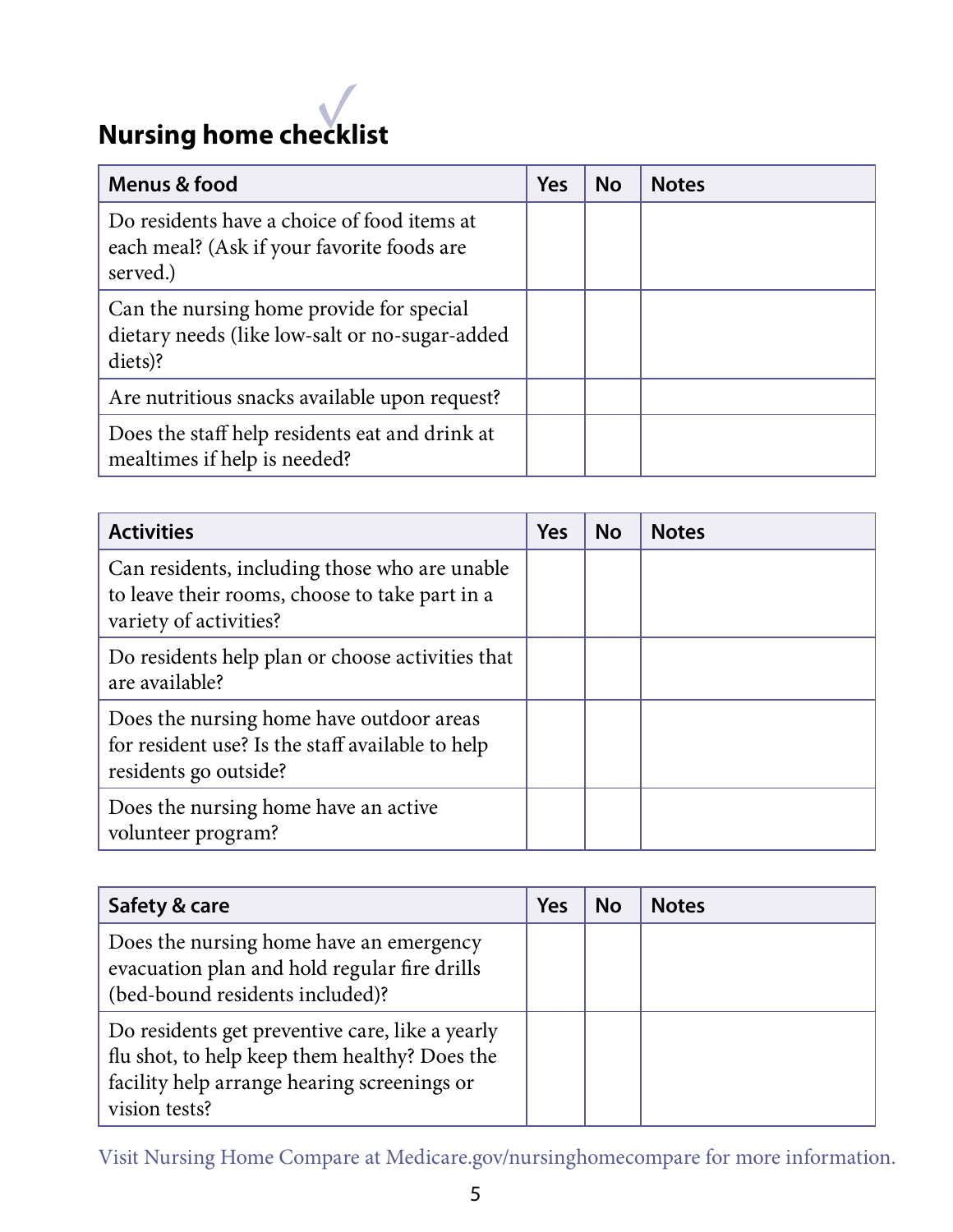

| Safety & care                                                                                                                                                                                                                                                                                                                                           | <b>Yes</b> | <b>No</b> | <b>Notes</b> |
|---------------------------------------------------------------------------------------------------------------------------------------------------------------------------------------------------------------------------------------------------------------------------------------------------------------------------------------------------------|------------|-----------|--------------|
| Can residents still see their personal doctors?<br>Does the facility help arrange transportation for<br>this purpose?                                                                                                                                                                                                                                   |            |           |              |
| How often are charts reviewed by a doctor?                                                                                                                                                                                                                                                                                                              |            |           |              |
| Does the nursing home have an arrangement<br>with a nearby hospital for emergencies?                                                                                                                                                                                                                                                                    |            |           |              |
| Are care plan meetings held with residents and<br>family members at times that are convenient<br>and flexible whenever possible?                                                                                                                                                                                                                        |            |           |              |
| Has the nursing home corrected all deficiencies<br>(failure to meet one or more state or federal<br>requirements) on its last state inspection report?                                                                                                                                                                                                  |            |           |              |
| Does the nursing home have specific policies<br>and procedures related to the care of individuals<br>with dementia? If so, does the policy include<br>the use of non-medication based approaches<br>to care as a first attempt to respond to<br>behavioral symptoms, which are often a means<br>of communication, for patients living with<br>dementia? |            |           |              |
| What percentage of resident's who have a<br>diagnosis of dementia are currently being<br>prescribed an antipsychotic medication?                                                                                                                                                                                                                        |            |           |              |
| What's the nursing home's current rate of<br>antipsychotic medication use?                                                                                                                                                                                                                                                                              |            |           |              |
| Does the nursing home participate in any efforts<br>related to reducing the use of antipsychotic<br>medication in nursing homes? (These include<br>National Partnership to Improve Dementia<br>Care, National Nursing Home Quality Care<br>Collaborative, and Advancing Excellence in<br>America's Nursing Homes Campaign.)                             |            |           |              |